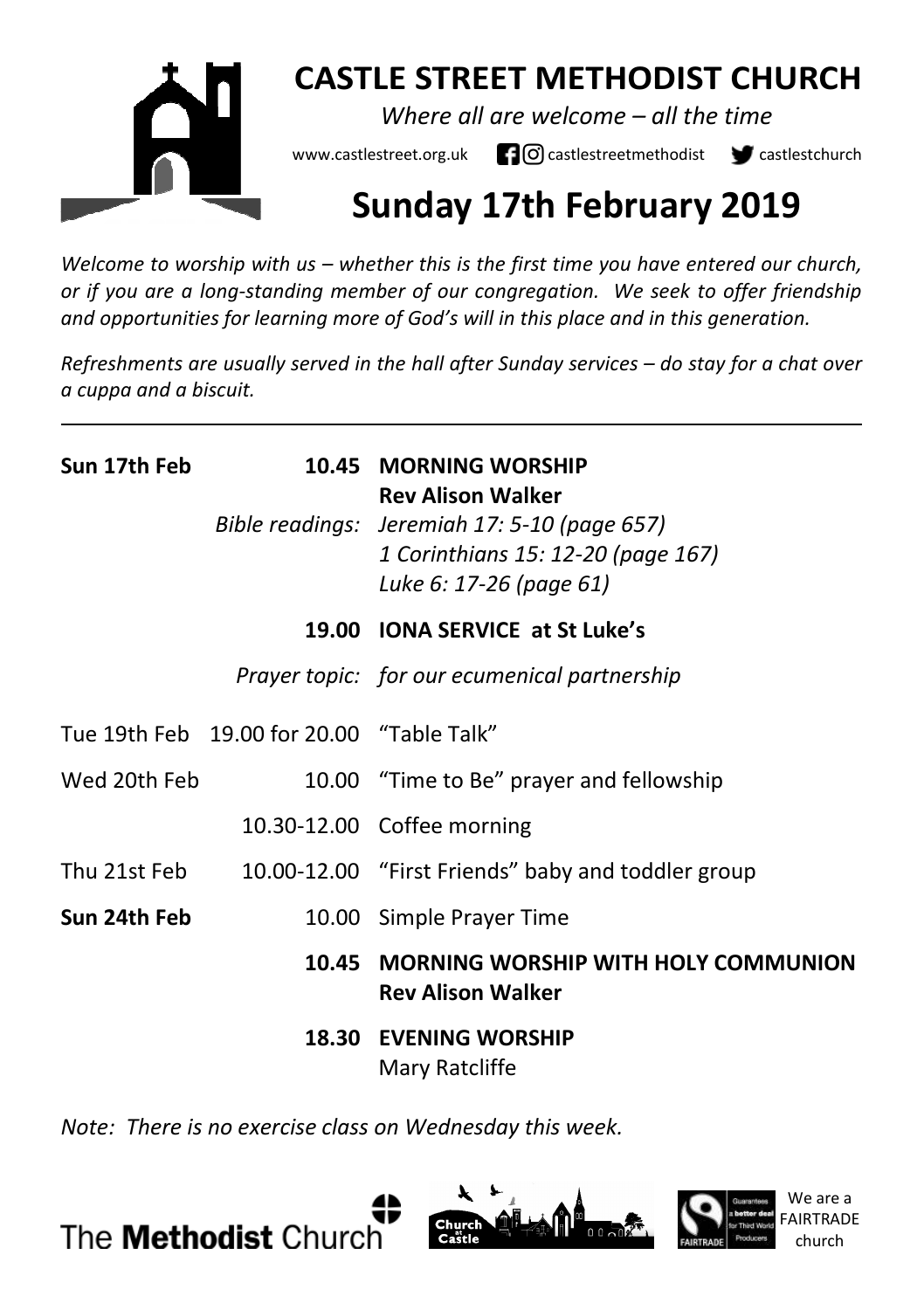## **Welcome to Castle Street Methodist Church!**

If you are worshipping with us for the first time, please make yourself known to one of the stewards and pick up a welcome leaflet. All people of this church are part of the ministry, led by the Revd Alison Walker who may be contacted electronically via the church website or by telephone on (01223) 872 862.

Our church magazine *Castle View* contains more details of events taking place each month – please pick up a copy of the latest issue.

There is a **Prayer Request** book at the back of the church, which is used during services and at prayer meetings – but remember it is on display for anyone in the church to read, so please respect the privacy of those concerned and avoid including names and other personal details unless specifically requested.

#### **"Table Talk" – more revised dates for this term**

"Table Talk" will meet this Tuesday (19th February), but not the following two weeks (26th February and 5th March); the last for this term will be 12th March. The current series will conclude next term, when we shall revert to Wednesdays.

 $~\sim$ ~~~~~~~

## **Bible Society Spring Meeting – Friday (22nd Feb)**

The Bible Society is holding its Spring Meeting this coming Friday evening, in the Queen Edith Chapel, Wulfstan Way, starting at 6.45pm. There will be a light supper, followed by guest speaker Revd Dr Craig Bartholomew whose address is entitled "Finding our place in the Biblical story". Tickets cost £7, and can be obtained via Chris Heath.

## **Charity Sale at Toft Methodist Church – Saturday (23rd Feb), 10am to 12.30pm**

~~~~~~~~~

Toft Methodist Church is holding a Charity Sale on Saturday, with proceeds to be divided equally between the chapel maintenance fund and Water Aid. Stalls will include Books, Coffee and Cake, Bric-a-Brac, Pictures and Frames, Plants and Preserves, and Nearly New Clothes. Donations of cakes and fancies to eat or sell, preserves, nearly new clothes and bric-a-brac are welcome – contact Diana Tebbit or Pat Morton (telephone numbers on printed notice sheet).

## **Travel Talk and Supper at St Luke's – Saturday (23rd February) at 7pm**

In the second of these events for this winter, Margaret Cooper will show us the Camino from St Jacques to Santiago de Compostela in northern Spain. Tickets cost £10 (including supper), and are available from Heather.

 $~\sim$ ~~~~~~~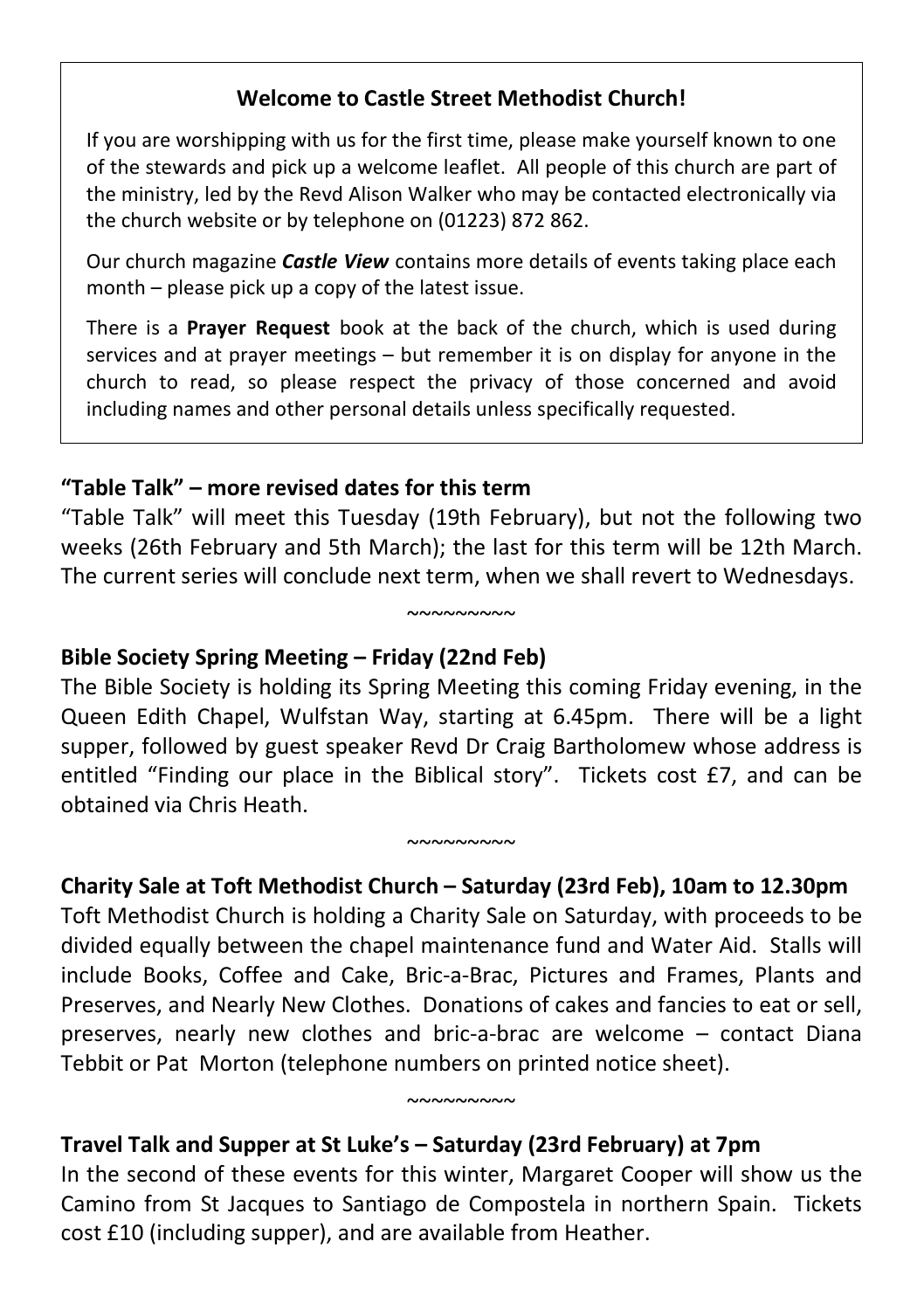#### **Waldensian Church Mission event at Wesley Church – Saturday (23rd Feb)**

Revd Nigel Uden, Moderator of the United Reformed Church, and Dr Simone Maghenzani, History Tutor at Girton College, who have twice visited the refugee centre of Scicli in Sicily, will talk about the migrant crisis and the Waldensian-Methodist projects Mediterranean Hope and Humanitarian Corridors. addition, author Jane Hawking will talk about "From Fact to Film to Faith", in commemoration of Prof Stephen Hawking who died last year. There will be hot drinks and biscuits, plus books, Gianduiotti chocolates fresh from the Waldensian Valleys in Italy, and cakes for sale. It starts at 10.30am, and finishes at 1.30pm.

 $~\sim\sim\sim\sim\sim\sim\sim\sim$ 

#### **CBM "See the Way" appeal**

CBM, formerly the Christian Blind Mission, is an overseas disability charity which Castle Street has supported for a number of years. It is launching its latest appeal at an event on the evening of Thursday 28th February, which will be held at the Storey's Field Centre in Eddington, starting at 6.30pm. The appeal is to improve access to sight-saving eye-health services in various parts of Africa, and donations made between 15th February and 14th May will be match-funded by the UK government.

We have been sent an invitation to this event for up to four people. There will be East African food, fun and music. If anyone is interested in going, please speak to Mike Sharpe – but he needs to confirm names with the organisers by this coming Thursday (21st February).

 $~\sim$  $\sim$  $\sim$  $\sim$  $\sim$  $\sim$  $\sim$ 

## **"Top Team Quiz" at Wesley Church, Saturday 9th March**

Wesley Methodist Church is organising another "Top Team Quiz" early next month. Teams of six should enter, and the cost is £7 per person. There will be a variety of desserts to eat in the interval. It starts at 7.30pm, with doors opening at 7.15pm. For more details and to book a place, contact David Taylor at Wesley.

 $~\sim$  $\sim$  $\sim$  $\sim$  $\sim$  $\sim$  $\sim$ 

#### **"Honesty Over Silence" – Friday 15th March**

This event is taking place at New Street Church in St Neots, and starts at 7.30pm. It's an evening of live music and talks, seeking to open up conversations around difficult topics such as trusting in God when life is painful, and dealing with anxiety and depression. Featured will be speaker and author Patrick Regan OBE, and singer / songwriter Diane Regan. It's being organised by Kintsugi Hope, CWR and local churches in St Neots. For more details, visit www.nsministry.co.uk or www.kintsugihope.com.